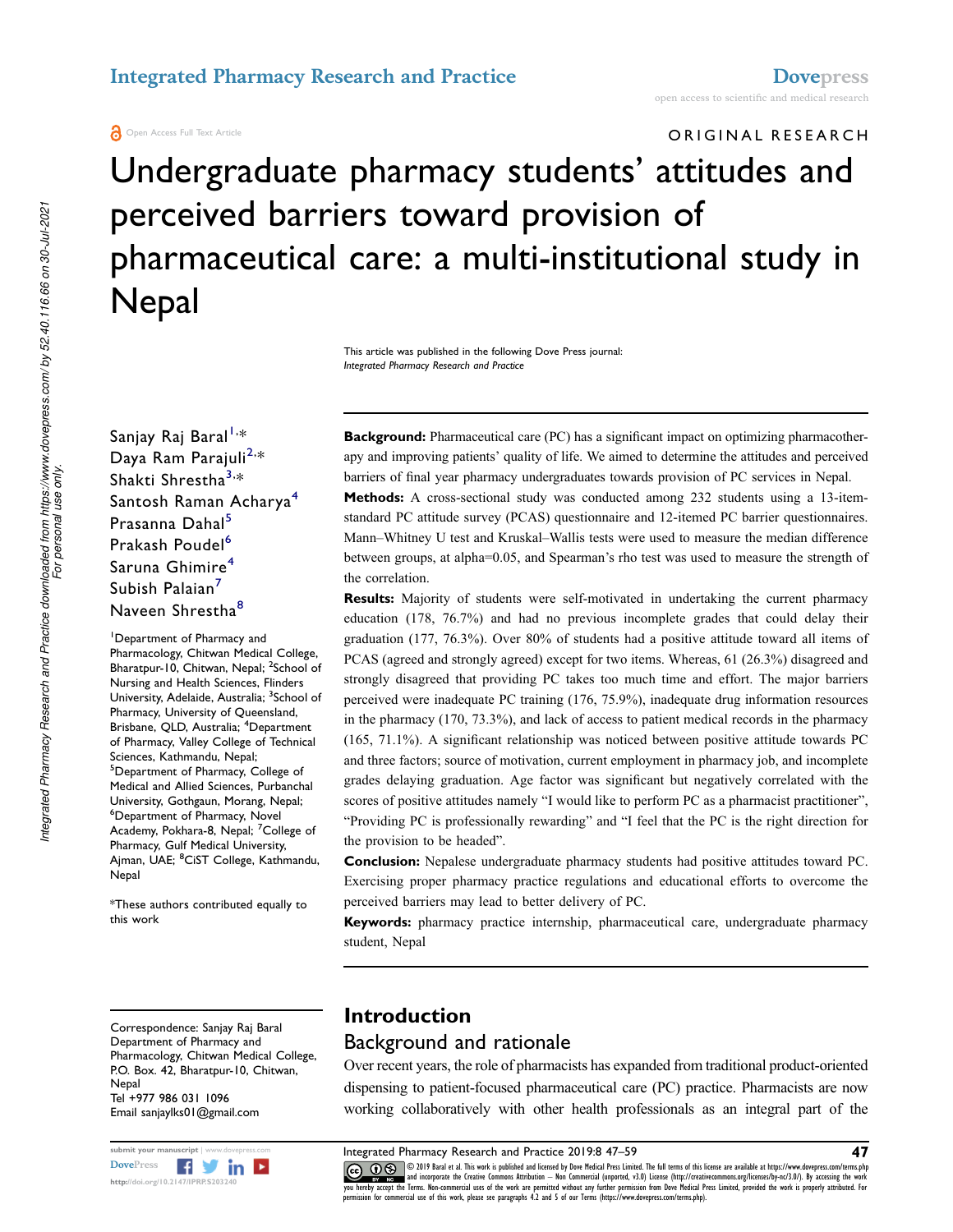health-care team to provide optimized patient care services in hospitals and various clinical settings.<sup>1,2</sup> PC used to be considered as "the responsible provision of drug therapy for the purpose of achieving definite outcomes that improve a patient's quality of life".<sup>3</sup> More recently, the Pharmaceutical Care Network Europe promulgated the definition of PC as "the pharmacist's contribution to care of individuals in order to optimize medicines use and improve health outcomes".<sup>4</sup> Studies have revealed that involvement of pharmacists towards PC services resulted in significant positive outcomes in the identification and prevention of drug therapy and disease-related problems, particularly in diabetes,<sup>5</sup> heart failure,<sup>6</sup> asthma,<sup>7</sup> hypertension,<sup>8</sup> breast and ovarian cancer,<sup>9</sup> cardiovascular diseases,<sup>10</sup> asthma and chronic obstructive pulmonary diseases.<sup>11</sup> Moreover, studies have shown positive attitudes of students towards PC in several countries including Oatar,<sup>12</sup> Ethiopia,<sup>13</sup> Saudi Arabia,<sup>14</sup> Nigeria,<sup>15</sup> and Pakistan.<sup>16</sup> These studies have identified several major barriers in achieving PC such as inadequate drug information sources, lack of access to patient information and workplace for counseling, time constraint, insufficient professional skills, poor image of the pharmacist and economic incentive.<sup>12,13,15</sup>

In Nepal, pharmacy education started formally four decades back in the Institute of Medicine, Tribhuvan University.<sup>17</sup> Currently, four Universities (Pokhara, Purbanchal, Kathmandu and Tribhuvan) are running fouryear undergraduate courses<sup>18–21</sup> while 40 colleges have a certificate level course (three-year diploma in pharmacy) under the Council for Technical Education and Vocational Training.<sup>22</sup> Each year approximately 400–500 new pharmacists are registered in Nepal Pharmacy Council (NPC). The NPC is an official body to regulate pharmacy education in Nepal. $23$  Under its responsibility for setting up pharmacy practice standards, it has drafted National Good Pharmacy Practice (NGPP) guidelines which highlight the need for qualified and skilled manpower, proper facilities and several other requirements for the provision of better PC services in Nepal. However, Nepalese pharmacists are still struggling to translate PC into clinical practice probably due to the knowledge-practice gap,  $2<sup>4</sup>$ poor implementation of NGPP guidelines, absence of well-established training centers,  $25,26$  lack of implementation of guidelines about career pathway,<sup>27</sup> lack of professional development facilities, lack of skilled manpower,  $24$ fewer trained pharmacists, $28$  and poor implementation of available hospital pharmacy guidelines.<sup>29</sup>

Nevertheless, the undergraduate pharmacy curriculum of all the Universities of Nepal incorporates some relevant topics of PC which act as a foundation for futuristic PC careers. These topics include medication history taking, patient counseling, reporting adverse drug reactions (ADRs), procedure for checking a prescription, record keeping, etc. However, poor allocation of the credit hours for the PC contents makes it obvious that students lack theoretical knowledge of PC before they attend academic internship during their final semester or final year. In addition to this, the two to four weeks duration of the academic internship in hospital and community pharmacy<sup>18–21</sup> is rather short and the dearth of guidelines for their supervision makes it more challenging. In their study Katoue et al suggested that the knowledge of pharmacy students' attitudes and perceived barriers may serve as an important guide to curricular change and improvement.<sup>30</sup> Therefore, we assessed the attitudes and perceived barriers of final year pharmacy undergraduates of Nepal towards the provision of PC.

## Methodology

## Study design, setting and participants

A cross-sectional descriptive study was conducted among 232 undergraduate final semester/year pharmacy students of Nepal who had completed a mandatory academic internship in hospital or a community pharmacy (response rate: 92.8%) during July and August 2016. Students who refused to participate and absentees at the time of data collection were excluded. These participants were enrolled from 13 out of 19 undergraduate pharmacy colleges of Nepal. Six colleges which had started their program recently had no final year students and were thus excluded. The four-year undergraduate pharmacy program in the semester system is operated by colleges affiliated with Pokhara, Purbanchal, and Kathmandu Universities, whereas all the colleges under Tribhuvan University operate a yearly system.

#### Data collection tool

A self-administered modified 13-item standard pharmaceutical care attitudes survey (PCAS) questionnaire, originally developed and validated in the  $US<sub>1</sub><sup>31</sup>$  and applied in earlier studies in various settings (Qatar, Ethiopia, Saudi Arabia, Nigeria, Pakistan and US)<sup>12–16,32</sup> was used after pretesting among 20 students of Valley College of Technical Sciences, Kathmandu (Cronbach's  $\alpha$ =0.765), which led to the estimated power of  $64\%$ .<sup>33</sup> This tool is a five-point Likert scale (1=strongly disagree to 5=strongly agree) consisting of three constructs: professional benefit,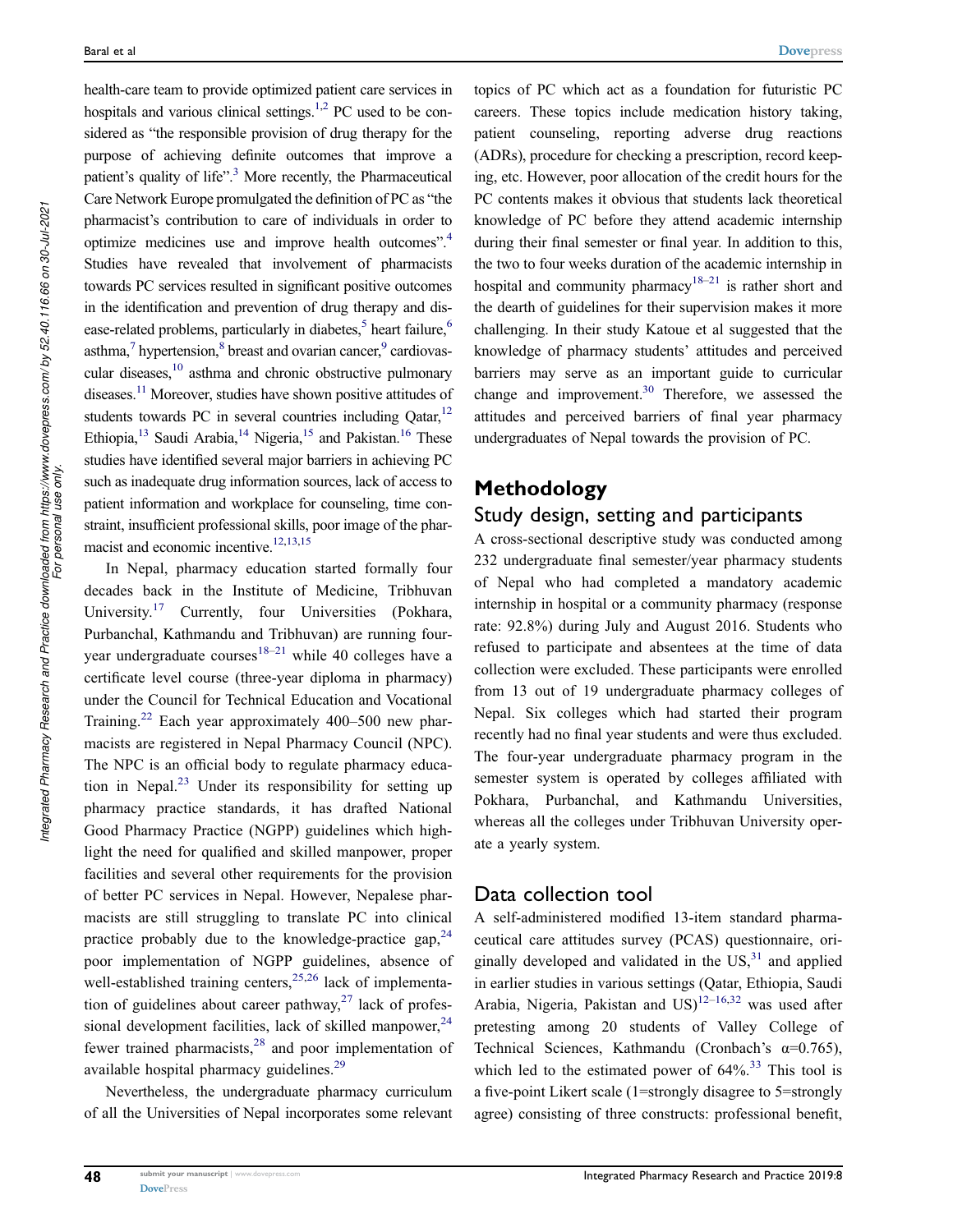professional duty, and return on effort. In the construct "return to effort" the scoring was reversed since the wording of the sentence was negative (5=strongly disagree to 1=strongly agree). The maximum possible score in the entire construct was 15. Hence, the score of 15 would be considered the maximum score for a positive attitude in the first two constructs while the same would be considered maximum score for a negative attitude.

Data on demographic details (age, gender, ethnicity and marital status) based on Nepal Demographic and Health Survey  $2006$ ,<sup>34</sup> educational determinants (previous incomplete grade, attendance to educational training, type of certificate/intermediate education, and the source of motivation for the study), job type at the time of the study and the interest of the students for future career were collected to gather knowledge on exact pharmaceutical scenario of Nepal.

Professional benefit construct included the summation of scores for eight items: pharmacy students can perform PC during their clerkships; I think the practice of PC is valuable; I would like to perform PC as a pharmacist practitioner; providing PC is professionally rewarding; I feel that PC is the right direction for the provision to be headed; I feel that the PC movement will benefit pharmacists; I feel that the PC movement will improve patient health and; I feel that practicing PC would benefit my professional career as a pharmacy practitioner.

Professional duty was a cumulative score of three items: all pharmacists should perform PC; pharmacists in all healthcare settings primary responsibility should be to prevent and solve medication-related problems; pharmacist's primary responsibility should be to practice PC.

Similarly, the return on effort included a total score of two items: providing PC takes too much time, and effort, and providing PC is not worth the additional workload that it places on the pharmacist. The item numbers six and 13 in the PCAS tool were reverse scored to account for the negatively worded question.

We used 12-item questionnaires to identify the perceived barriers for Nepalese students to provide PC to patients. This tool was also pretested together with the PCAS questionnaire. Among the 12 items, 10 were adopted from the previous studies<sup>12,13</sup> and the remaining two were added by the investigators being deemed relevant within the country context after consultation with experts. The barriers included: inadequate drug information resources in the pharmacy, lack of access to the patient medical record in the pharmacy, lack of therapeutics knowledge, lack of understanding of PC, inadequate training in PC, lack of workplace for counseling in the pharmacy, inadequate technology in the pharmacy, lack of self-confidence, time constraints, poor image of pharmacist's role in society, very limited opportunity in government and private hospitals, and inadequate (hospital and community pharmacy) internship period.

#### Sample size and sampling technique

There were a total of 13 undergraduate pharmacy colleges in Nepal running four years of undergraduate pharmacy course exclusive of those not having final year/semester students during the study period. The total number of students in the final year/semester from all these colleges was 480. Hence, considering 95% CI and 5% margin of error, a sample size of 219 was determined. The sampling was performed using clustered random sampling technique. Each college was considered as a cluster and the required sample from each of the colleges was taken through simple random sampling.

#### Ethical consideration

The ethical approval for this study was obtained from the Institutional Review Committee of Chitwan Medical College, Nepal dated 15 July 2016 (Ref No: CMC-IRC-2072/073-105). Our study adhered to the principles outlined in the Declaration of Helsinki.<sup>35</sup> Furthermore, the study was conducted only after the approval from the head of each college that participated in this study. Additionally, written consent was also obtained from all the eligible students prior to their participation in the study.

#### Data analysis

Data were entered in Epi-Data 3.1 (The EpiData Association, Odense, Denmark)\_. Results were reported as frequency and percentage for categorical variables, median and IQR for numerical variables and both for Likert items. The normal distribution of the numeric variables was confirmed using Shapiro–Wilk test  $(P>0.05)$ . Median differences between groups were evaluated using Mann–Whitney U test or Kruskal–Wallis test where appropriate. Statistical analyses were performed in IBM SPSS 22.0 (Statistical Package for Social Sciences version 22.0) for Windows (IBM Corporation, Armonk, NY, USA). Spearman's rho test was used to measure the strength of correlation between two variables ( $r = +1$  for perfect positive correlation and  $r = -1$  for perfect negative correlation). For all the statistical tests, two-tailed  $P<0.05$ were considered statistically significant.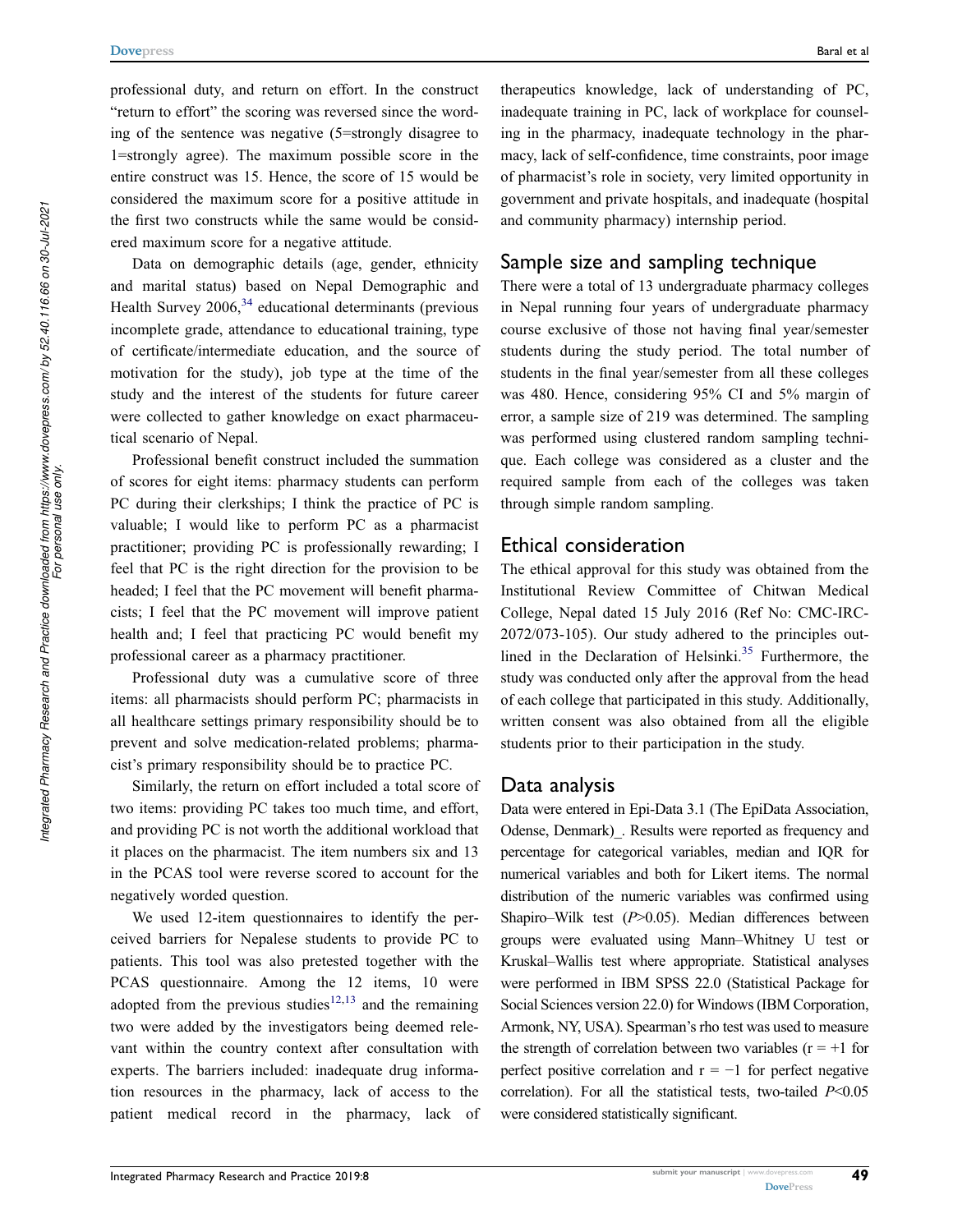# **Results**

A total of 232 students were included in the analysis who met the eligibility criteria. The number of participants from the 13 included undergraduate colleges affiliated with four universities are illustrated in Table 1. Nearly one-third of the participants (34.5%) were from Pokhara University whereas the lowest number were from Kathmandu University (12.1%).

# Sociodemographic characteristics of the students

The sociodemographic characteristics of the participants are described in Table 2. The mean age of the students was 24 years and ranged between 20 and 31 years. There were more male students (53.4%), the majority were unmarried (90.5%) and had completed 10+2 or intermediate in science (equivalent to high school with science major) (58.6%) before commencing the undergraduate pharmacy education. The majority of the students undertook current pharmacy education because they were self-motivated (76.7%) and were not employed in any pharmacy related job at the time of the study such as community pharmacy (34.4%), hospital pharmacy (29.7%) and the pharmaceutical industry (20.3%). Notably, three-quarters of the students (76.3%) had no previous incomplete grades that could delay their graduation. Nearly 9 out of 10 students (87.1%) had attended pharmacy practice related seminars, symposiums, and workshops, other than those required by their undergraduate syllabus. A high proportion of students expressed their postgraduation career interest in the field of the pharmaceutical industry (33.6%) followed by hospital pharmacy (30.6%).

# Students' attitudes towards pharmaceutical care

The response of participants in each item of PCAS is summarized in Table 3. More than 80% of the students agreed or strongly agreed that PC practice is the primary responsibility of the pharmacists (83.1%) and it should be practiced by all pharmacists (88.8%). Nearly all the

|  |  |  |  | Table I Number of participants from different universities |
|--|--|--|--|------------------------------------------------------------|
|  |  |  |  |                                                            |

| University name             | N(%)      |
|-----------------------------|-----------|
| Pokhara University          | 80 (34.5) |
| <b>Tribhuvan University</b> | 69 (29.7) |
| Purbanchal University       | 55 (23.7) |
| Kathmandu University        | 28(12.1)  |

Note:  $n =$  number of students.

Table 2 Sociodemographic characteristics of the students (N=232)

| Characteristics                                                                          | N(%)       |  |  |  |  |
|------------------------------------------------------------------------------------------|------------|--|--|--|--|
| Age in years                                                                             |            |  |  |  |  |
| ≤25 years                                                                                | 186 (80.2) |  |  |  |  |
| >25 years                                                                                | 46 (19.8)  |  |  |  |  |
| Gender                                                                                   |            |  |  |  |  |
| Male                                                                                     | 124 (53.4) |  |  |  |  |
| Female                                                                                   | 108 (46.6) |  |  |  |  |
| Ethnicity (N=230)                                                                        |            |  |  |  |  |
| Brahmin/Chhetri                                                                          | 148 (64.3) |  |  |  |  |
| Janjatis                                                                                 | 77 (33.5)  |  |  |  |  |
| Terai/Madhesi                                                                            | 2(0.9)     |  |  |  |  |
| Dalit                                                                                    | 2(0.9)     |  |  |  |  |
| Religious minorities                                                                     | 1(0.4)     |  |  |  |  |
| <b>Marital status</b>                                                                    |            |  |  |  |  |
| Unmarried                                                                                | 210 (90.5) |  |  |  |  |
| Married                                                                                  | 22 (9.5)   |  |  |  |  |
| <b>Education in certificate/intermediate level</b>                                       |            |  |  |  |  |
| Diploma in pharmacy                                                                      | 93 (40.1)  |  |  |  |  |
| Health assistant                                                                         | 3(1.3)     |  |  |  |  |
| 10+2/Intermediate in science                                                             | 136 (58.6) |  |  |  |  |
| Source of motivation for the pharmacy education                                          |            |  |  |  |  |
| Self-motivation                                                                          | 178 (76.7) |  |  |  |  |
| Force by family                                                                          | 22 (9.5)   |  |  |  |  |
| Influence by friends or seniors                                                          | 21(9.1)    |  |  |  |  |
| Others                                                                                   | 11(4.7)    |  |  |  |  |
| Current employment in pharmacy related job during their study                            |            |  |  |  |  |
| Yes                                                                                      | 64 (27.6)  |  |  |  |  |
| No                                                                                       | 168 (72.4) |  |  |  |  |
| Type of current pharmaceutical job (N=64) during their<br>study                          |            |  |  |  |  |
| Community pharmacy                                                                       | 22 (34.4)  |  |  |  |  |
| Hospital pharmacy                                                                        | 19 (29.7)  |  |  |  |  |
| Pharmaceutical industry                                                                  | 13(20.3)   |  |  |  |  |
| Pharmaceutical marketing                                                                 | 5(7.8)     |  |  |  |  |
| Others                                                                                   | 5(7.8)     |  |  |  |  |
| Any previous incomplete grades that may delay graduation                                 |            |  |  |  |  |
| Yes                                                                                      | 55 (23.7)  |  |  |  |  |
| No                                                                                       | 177 (76.3) |  |  |  |  |
| Participation in extracurricular pharmacy related seminars,<br>symposiums, and workshops |            |  |  |  |  |
| Yes                                                                                      | 202 (87.1) |  |  |  |  |
| No                                                                                       | 30 (12.9)  |  |  |  |  |
|                                                                                          |            |  |  |  |  |

(Continued)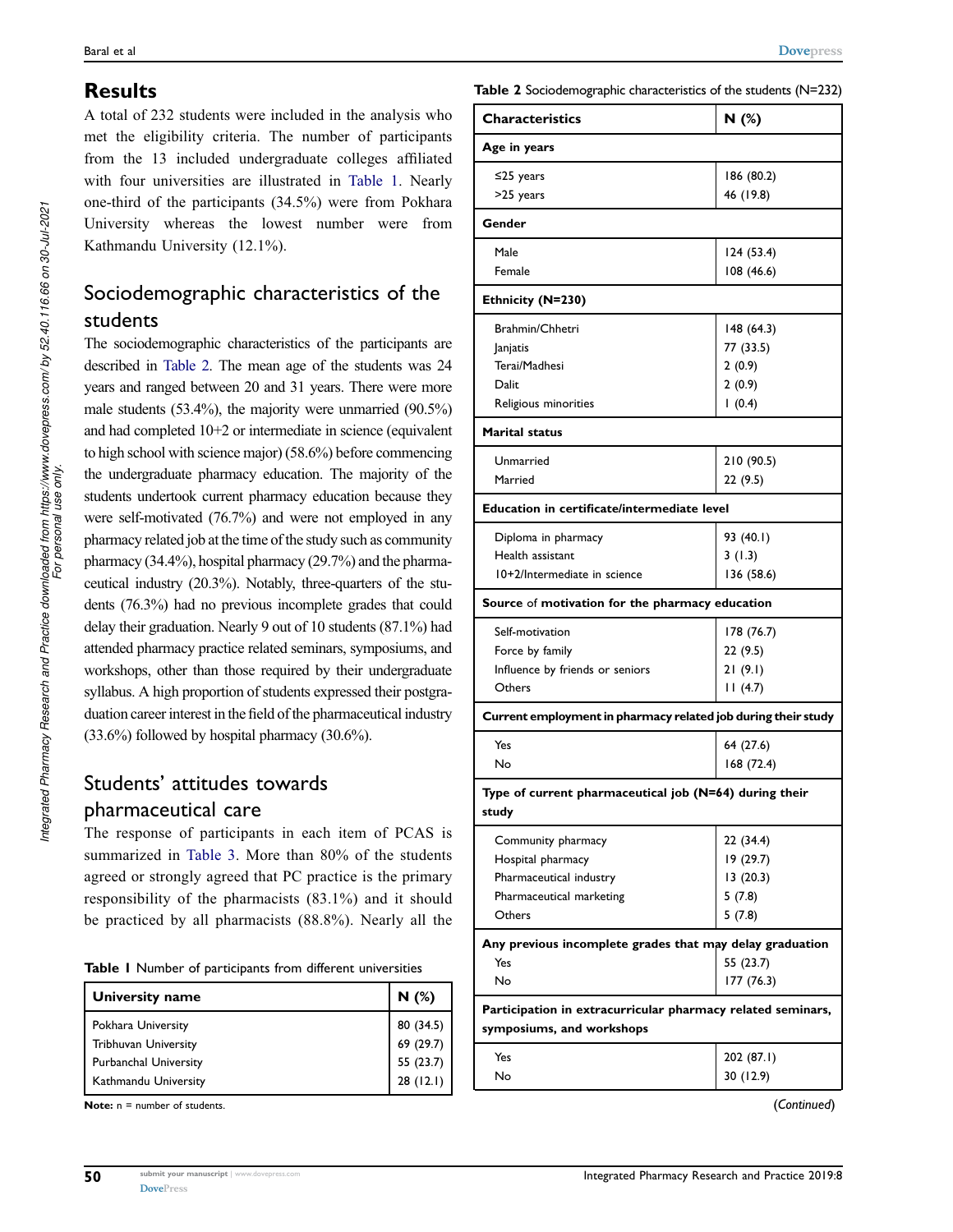Table 2 (Continued).

| <b>Characteristics</b>            | N $(\%)$  |  |  |
|-----------------------------------|-----------|--|--|
| Preferred career after graduation |           |  |  |
| Pharmaceutical industry           | 78 (33.6) |  |  |
| Hospital pharmacy                 | 71 (30.6) |  |  |
| Pharmaceutical marketing          | 35(15.1)  |  |  |
| Community pharmacy                | 29 (12.5) |  |  |
| Others                            | 19(8.2)   |  |  |

students agreed or strongly agreed that the practice of PC is valuable (94.8%) and primary responsibility of pharmacists in health-care setting should be to prevent and solve medication-related problems (94%). The majority of the students expressed their interest in performing PC as a pharmacist practitioner (87.1%) and considered it to be professionally rewarding (84.9%) or beneficial to their professional pharmacy career as a pharmacy practitioner (90.1%). About three-quarters of the students agreed or strongly agreed that pharmacy students could perform PC during their clerkship or internship. Almost half of the students thought that providing PC takes too much time and effort (45.7%) and it is not worth the additional workload that it places on the pharmacist (51.7%). A total of 87.5% of the students felt that PC is the right direction for the provision to be headed. Further, 92.6% of the students agreed that PC movement would benefit pharmacists and 94% believed that PC improves patient health.

# Students' attitudes toward pharmaceutical care per PCAS scale

Students' attitudes toward PC per PCAS scale on some demographic variables are expressed in Table 4. The median (IQR) score for professional duty, return on effort, and professional benefit were 14.0 (5.0), 5.0 (2.0), and 5.0 (3.0) respectively. There was a statistically significant difference in the median score of return on effort on the age  $(P=0.009)$  but not on gender, education in certificate/intermediate level, marital status and involvement in any pharmacy related job (Mann– Whitney U-test). Moreover, the difference in median score of professional duty and professional benefit on age, gender, education in certificate/intermediate level, marital status and involvement in any pharmacy related job was not significant (Mann–Whitney U-test).

# Students' perceived barriers to pharmaceutical care

The potential barriers to PC provision as perceived by the students are depicted in Table 5. Inadequate training in PC (75.9%), inadequate drug information resources in the pharmacy (73.3%), lack of access to the patient medical record in the pharmacy (71.1%) and lack of limited workspace in government and private hospitals (69.3%) were perceived as the main barriers to PC provision by most of the students.

# Relationship between students' attitudes towards pharmaceutical care and their qualitative characteristics

We observed a statistically significant relationship between positive attitudes towards PC and three factors, namely source of motivation, current employment in pharmacy related job and incomplete grades delaying graduation (Table 6). Various sources of motivation had a statistically significant difference in the median score of students thinking that the practice of PC is valuable at  $P=0.048$ (Kruskal–Wallis test). The highest scores [(median (IQR)] was observed in those who were forced by family and those influenced by friends or seniors  $[(both 2.0 ([1.0)]),$ followed by self-motivationl and others with score 1.0 (1.0) in both the cases. Similarly, there was also statistically significant difference in the median score in the positive attitude towards PC (I feel that the PC is the provision to be headed;  $P=0.046$  (Mann –Whitney Utest) and current employment). However, both employed and unemployed students had similar median (IQR) score of 2.0 (1.0). Interestingly, previous incomplete grades that may cause a delay in graduation was also related with two questions of positive attitudes namely "Providing PC is professionally rewarding" and "I feel that PC movement will improve patient health" at  $P=0.021$  and  $P=0.030$ respectively (Mann–Whitney U-test). The result showed that those who had complete and incomplete grades had similar median (IQR) score that is 2.0 (1.0) for the earlier question and 1.0 (1.0) for the latter.

# Correlation between students' attitudes towards pharmaceutical care and age

Table 7 depicts that age was significantly but negatively correlated with the scores of three questions of positive attitudes namely "I would like to perform PC as a pharmacist practitioner", "Providing PC is professionally rewarding"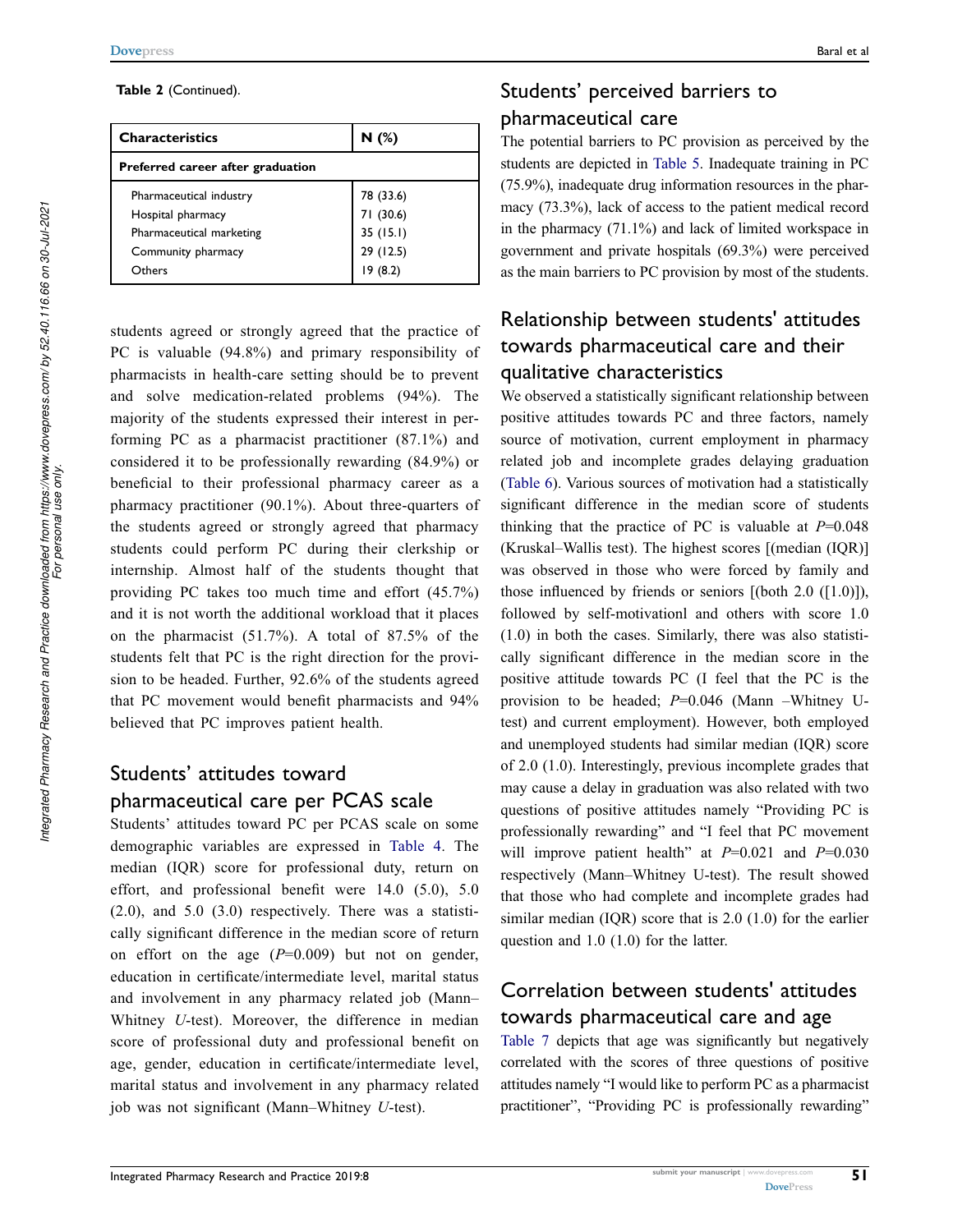Integrated Pharmacy Research and Practice downloaded from https://www.dovepress.com/ by 52.40.116.66 on 30-Jul-2021<br>For personal use only. *Integrated Pharmacy Research and Practice downloaded from https://www.dovepress.com/ by 52.40.116.66 on 30-Jul-2021 For personal use only.*

Table 3 Students' attitudes towards pharmaceutical care in PCAS item (N=232) Table 3 Students' attitudes towards pharmaceutical care in PCAS item (N=232)

| Statement                                                                                            | Response, N (%) |               |                                                          |                                            |                                                                                                                                  |
|------------------------------------------------------------------------------------------------------|-----------------|---------------|----------------------------------------------------------|--------------------------------------------|----------------------------------------------------------------------------------------------------------------------------------|
|                                                                                                      | Strongly agree  | Agree         | Neutral                                                  | Disagree                                   | Strongly disagree                                                                                                                |
| 1. All pharmacists should perform pharmaceutical care (N=232)                                        | 107(46.1)       | 99 (42.7)     | 8(3.4)                                                   | 16(6.9)                                    | 2(0.9)                                                                                                                           |
| 2. Primary responsibility of pharmacists in health-care setting should be to prevent and solve       | (47)            | 109 (47)      | 10(4.3)                                                  | 2(0.9)                                     | 2(0.9)                                                                                                                           |
| medication-related problems (N=232)                                                                  |                 |               |                                                          |                                            |                                                                                                                                  |
| 3. Pharmacists primary responsibility should be to practice pharmaceutical care (N=231)              | 79 (34.2)       | 13(48.9)      | 23 (10.0)                                                | 15(6.5)                                    | (0.4)                                                                                                                            |
| 4. Pharmacy students can perform pharmaceutical care during their clerkship (internship) (n=232)     | 55 (23.7)       | 112(48.3)     | 38 (16.4)                                                | 26 (11.2)                                  |                                                                                                                                  |
| 5. I think the practice of pharmaceutical care is valuable (N=232)                                   | 123(53)         | $(8.14)$ $26$ | 5(2.2)                                                   | (2.6)                                      |                                                                                                                                  |
| 6. Providing pharmaceutical care takes too much time and effort (N=232)                              | 23 (9.9)        | 83 (35.8)     | 65 (28)                                                  | 56 (24.1)                                  | $(0.4)$<br>$(0.4)$<br>$(0.7)$<br>$(1.3)$<br>$(0.4)$<br>$(0.4)$<br>$(0.4)$<br>$(0.4)$<br>$(0.4)$<br>$(0.4)$<br>$(0.4)$<br>$(0.4)$ |
| 7. I would like to perform pharmaceutical care as a pharmacist practitioner (N=231)                  | 93 (40.3)       | 108 (46.8)    |                                                          | 10(4.3)                                    |                                                                                                                                  |
| 8. Providing pharmaceutical care is professionally rewarding (N=232)                                 | 83 (35.8)       | 114(49.1)     | $\begin{array}{c} 17 \ (7.4) \\ 27 \ (11.6) \end{array}$ | $7(3.0)$<br>$7(3)$<br>$1(3.7)$<br>$1(0.4)$ |                                                                                                                                  |
| 9. I feel that the pharmaceutical care is the right direction for the provision to be headed (N=232) | 71(30.6)        | (32 (56.9)    |                                                          |                                            |                                                                                                                                  |
| 10. I feel that pharmaceutical care movement would benefit pharmacists (N=232)                       | 98(42.2)        | 117(50.4)     | $21 (9.1)$<br>12 (5.2)<br>12 (5.2)                       |                                            |                                                                                                                                  |
| II. I feel that pharmaceutical care movement will improve patient health (N=232)                     | (55.2)          | 90 (38.8)     |                                                          |                                            |                                                                                                                                  |
| 12. I feel that practicing pharmaceutical care will benefit my professional pharmacy career as a     | (43.1)          | (47)          | (7.3)                                                    | (2.6)                                      |                                                                                                                                  |
| pharmacy practitioner (N=232)                                                                        |                 |               |                                                          |                                            |                                                                                                                                  |
| 13. Providing pharmaceutical care is not worth the additional workload that it places on the         | 33(14.2)        | 87 (37.5)     | 39 (16.8)                                                | 60 (25.9)                                  | 13(5.6)                                                                                                                          |
| pharmacist (N=232)                                                                                   |                 |               |                                                          |                                            |                                                                                                                                  |
|                                                                                                      |                 |               |                                                          |                                            |                                                                                                                                  |

Abbreviation: PCAS, pharmaceutical care attitude survey. Abbreviation: PCAS, pharmaceutical care attitude survey.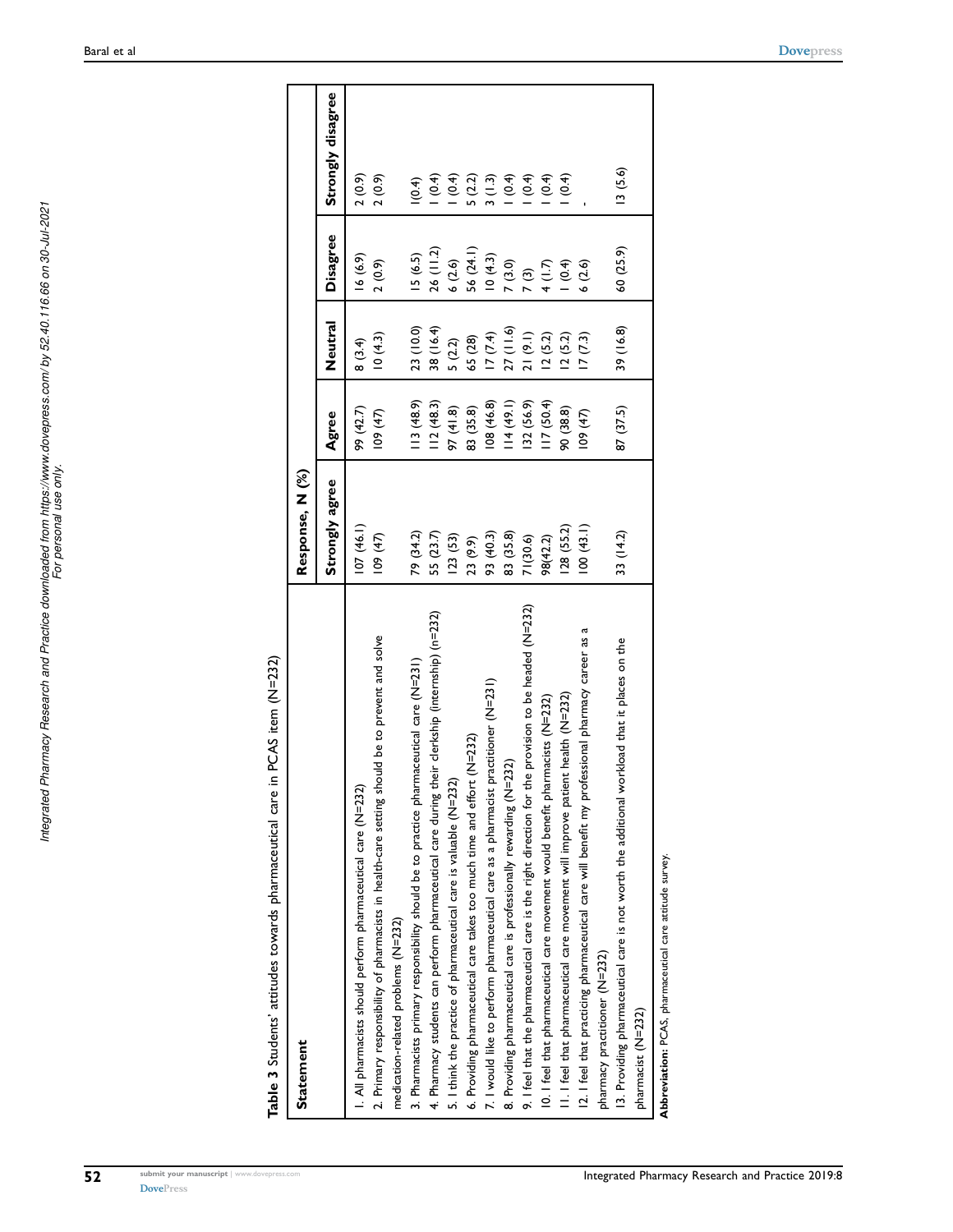Table 4 Students' attitudes towards pharmaceutical care per PCAS scale Table 4 Students' attitudes towards pharmaceutical care per PCAS scale

| Students characteristics                                                                                                                           | Professional benefit (N=231) |         | Professional duty (N=231) |         | Return on effort (N=232) |          |
|----------------------------------------------------------------------------------------------------------------------------------------------------|------------------------------|---------|---------------------------|---------|--------------------------|----------|
|                                                                                                                                                    | Median (IQR)                 | P-value | Median (IQR)              | P-value | Median (IQR)             | P-value  |
| Age category                                                                                                                                       |                              |         |                           |         |                          |          |
| ≤25 years<br>>25 years                                                                                                                             | 13.5(6.0)<br>14.0(4.8)       | 0.142   | 5.0 (2.0)<br>5.0 (2.3)    | 0.501   | 5.0 (3.0)<br>4.5 (2.0)   | $0.009*$ |
| Gender                                                                                                                                             |                              |         |                           |         |                          |          |
| Female<br>Male                                                                                                                                     | 14.0(4.0)<br>14.0(5.0)       | 0.349   | 5.0 (2.0)<br>5.0 (2.0)    | 0.586   | 5.0 (2.0)<br>5.0 (3.0)   | 0.221    |
| Education in certificate/intermediate level                                                                                                        |                              |         |                           |         |                          |          |
| Plus two/intermediate in science<br>Diploma in pharmacy                                                                                            | 14.0(5.0)<br>14.0(4.3)       | 0.435   | 5.0 (2.0)<br>5.0 (2.0)    | 0.967   | 5.0 (3.0)<br>5.0 (3.0)   | 0.350    |
| Marital status                                                                                                                                     |                              |         |                           |         |                          |          |
| Unmarried<br>Married                                                                                                                               | 14.0(5.0)<br>14.0(6.3)       | 0.592   | 5.0 (3.0)<br>5. (2.0)     | 0.667   | 5.0(2.3)<br>5.0 (3.0)    | 0.225    |
| Are you currently engaged in any pharmacy related jol                                                                                              | ػ                            |         |                           |         |                          |          |
| Yes<br>2                                                                                                                                           | 14.0(5.8)<br>14.0 (5.0)      | 0.068   | 5.0 (3.0)<br>5.0 (2.0)    | 0.248   | 5.0(3.0)<br>5.0 (3.0)    | 0.120    |
| Note: All the P-values were obtained using Mann-Whitney U-test. *Significant at P<0.05<br>Abbreviation: PCAS, pharmaceutical care attitude survey. |                              |         |                           |         |                          |          |

DovePress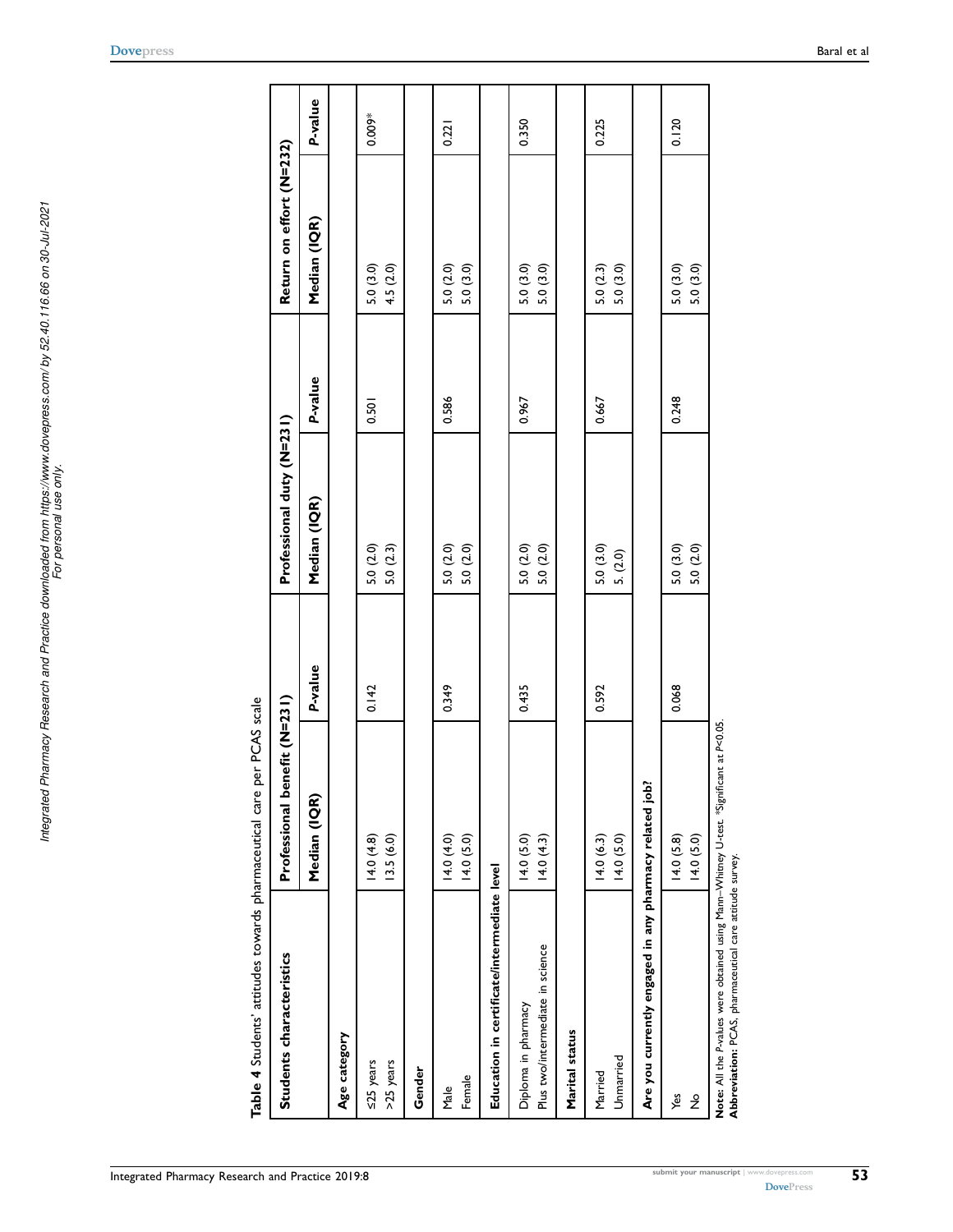Table 5 Students' perceived barriers for pharmaceutical care provision (N=232)

| Barrier for the pharmaceutical care provision <sup>a</sup>         | N(%)       |
|--------------------------------------------------------------------|------------|
| Inadequate training in pharmaceutical care                         | 176 (75.9) |
| Inadequate drug information resources in the pharmacy              | 170 (73.3) |
| Lack of access to the patient medical record in the pharmacy       | 165(71.1)  |
| Very limited workplace in government and private hospitals (N=231) | 160(69.3)  |
| Lack of understanding of pharmaceutical care                       | 155 (66.8) |
| Lack of workforce for counseling in the pharmacy                   | 153 (65.9) |
| Poor image of pharmacist's role in society                         | 144(62.1)  |
| Inadequate internship period (hospital and community pharmacy)     | 133(57.3)  |
| Lack of therapeutic knowledge                                      | 131(56.5)  |
| Inadequate technology in the pharmacy                              | 130(56)    |
| Lack of self-confidence                                            | 121(52.2)  |
| Time constraints                                                   | 112(48.3)  |

Note: <sup>a</sup>Multiple response question.

Table 6 Relationship between student attitude towards pharmaceutical care and their qualitative characteristics.

| Attitude versus characteristics                                                                                                              | <b>Categories of</b><br>characteristics | <b>Median</b><br>(IQR) | P-value  |
|----------------------------------------------------------------------------------------------------------------------------------------------|-----------------------------------------|------------------------|----------|
| <sup>a</sup> l think the practice of pharmaceutical care is valuable (n=232) versus source of<br>motivation for the pharmacy education       | Self-motivation                         | 1.0(1.0)               | $0.048*$ |
|                                                                                                                                              | Force by family                         | 2.0(1.0)               |          |
|                                                                                                                                              | Influence by friends or seniors         | 2.0(1.0)               |          |
|                                                                                                                                              | others                                  | 1.0(1.0)               |          |
| <sup>b</sup> l feel that the pharmaceutical care is the provision to be headed                                                               | Employed                                | 2.0(1.0)               | $0.046*$ |
|                                                                                                                                              | Unemployed                              | 2.0(1.0)               |          |
| $P$ Providing pharmaceutical care is professionally rewarding ( $n=232$ ) versus any<br>previous incomplete grades that may delay graduation | Incomplete grade                        | 2.0(1.0)               | $0.021*$ |
|                                                                                                                                              | Complete grade                          | 2.0(1.0)               |          |
| $b$ feel that pharmaceutical care movement will improve patient health (n=232)                                                               | Incomplete grade                        | 1.0(1.0)               | $0.030*$ |
| versus any previous incomplete grades that may delay graduation                                                                              | Complete grade                          | 1.0(1.0)               |          |

Notes: <sup>a</sup>Kruskal–Wallis test; <sup>b</sup>Mann–Whitney U-test; \*Significant at P<0.05. Abbreviation: IQR: interquartile range.

#### Table 7 Correlation between student attitude towards pharmaceutical care and age

| Attitude versus age (Spearman correlation)                                                           | <b>Correlation coefficient</b><br>(r) | Р-<br>value |
|------------------------------------------------------------------------------------------------------|---------------------------------------|-------------|
| l would like to perform pharmaceutical care as a pharmacist practitioner versus age                  | $-0.190$                              | $0.004*$    |
| Providing pharmaceutical care is professionally rewarding versus age                                 | $-0.133$                              | $0.044*$    |
| I feel that the pharmaceutical care is the right direction for the provision to be headed versus age | $-0.193$                              | $0.003*$    |

Note: \*Significant at P<0.05.

and "I feel that the PC is the right direction for the provision to be headed" at  $P=0.004$  (r=−0.190),  $P=0.044$  (r=−0.133) and P=0.003 (r=−0.193) respectively. However, the correlation coefficient signifies a negligible correlation.

## **Discussion**

This is a first nationwide multi-institutional survey to assess the undergraduate pharmacy students' attitudes and perceived barriers towards the provision of PC in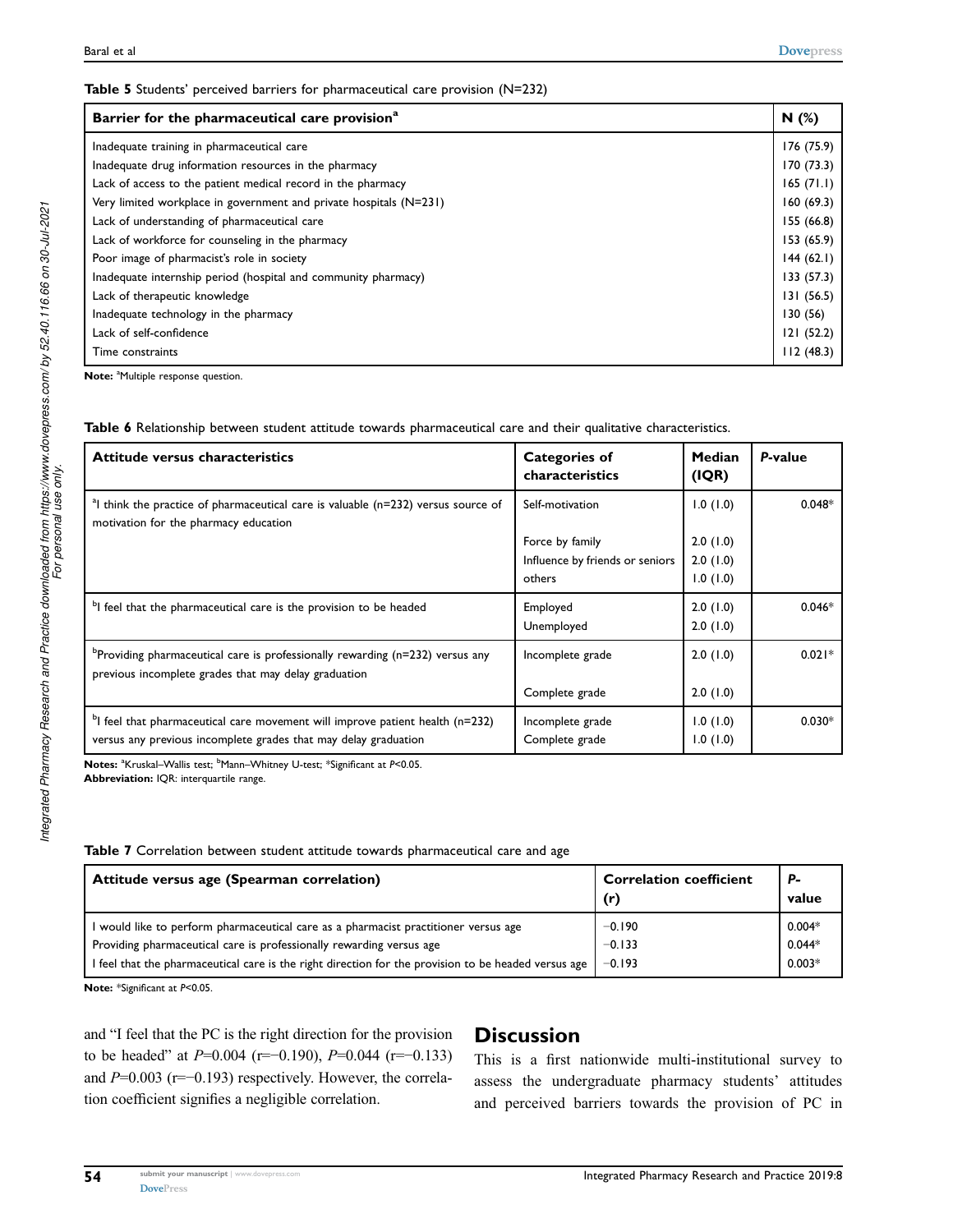Nepal. The majority of the students were found to be selfmotivated to undertake pharmacy education and had no previous incomplete grades. Furthermore, they were regularly attending pharmacy related seminars, symposiums and workshops, keeping themselves well informed about the current scene and career prospects regarding the pharmaceutical sector. All these components may serve as a basis for better understanding of PC. Their exhibition of interest to start a professional career after graduation in the pharmaceutical industry followed by the hospital pharmacy and pharmaceutical marketing reflects the current scenario of job opportunities and preference in Nepal for graduate pharmacists. The availability of more than 50 well-established pharmaceutical industries in Nepal might have influenced the career preference of graduate pharmacists more towards the industrial sector.<sup>36</sup> Nevertheless, the scope of pharmacists in hospital pharmacy settings in Nepal is in its emerging phase,  $26,37,38$  making it a secondary preference for graduates in our study. An initiative was taken by the Government of Nepal in 2015, where they passed the Hospital Pharmacy Service Directive stating that every hospital should have its own pharmacy with functional pharmacy and therapeutics committee along with the presence of at least one pharmacist in 26–50 bedd hospitals; one clinical pharmacist and two pharmacists in 51–100-bedd hospitals.<sup>29</sup> We forecast that this effort will create a platform in developing a concrete career foundation for pharmacists in the hospital pharmacy settings in upcoming years. Pharmacists may work in various job placement sites within hospital pharmacies like medication counseling center, drug information center, pharmacovigilance and drug dispensing.

Our results revealed that undergraduate pharmacy students who performed academic internship had positive attitudes towards PC. This finding is consistent with the studies conducted in Qatar, Ethiopia, Nigeria, Pakistan, and Kuwait.12,13,15,16,30 Furthermore, a study conducted in Nepal has shown that even a short duration of community pharmacy internship (2 weeks) during which students received training on various aspects of pharmacy practice including medicine storage, inventory management, handling of damaged and expired drugs, responding to symptoms of patients, medication counseling, reporting ADRs to regional pharmacovigilance center, drug information services, etc played a significant role for students to acquire good knowledge in community pharmacy practice standards.<sup>39</sup> Knowledge obtained from academic internship helps students apply their theoretical knowledge into practical settings to obtain effective patient care. The ultimate goal of training pharmacy students about the PC plan is to increase knowledge and competencies to prepare them for future employment. It is expected that students will gain in-depth knowledge about pharmacy operation in the community and hospital pharmacies, customer service, dispensing and counselling, understand patients medical profiles, product knowledge including side effects and ADRs, ordering and stock control, multidisciplinary work collaboration and ethical practices. These transferrable skills are linked with providing individual care, optimization of therapy and improving health outcomes. A recent systematic review from Nepal reported that a clinical pharmacy service reduced direct health-care costs, unnecessary use of medications, prescription errors, and improvement in drug utilization pattern and patients' satisfaction.<sup>40</sup> However, this review is subjected to a major limitation of sample size, short follow-up time, inadequate randomization and lack of control groups. There is still room for improvement in training pharmacy students to achieve appropriate clinical outcomes in the near future, perhaps evidence gathered from high-quality studies would further rectify it.

Evidence suggests that the majority of community pharmacies in Nepal are currently being operated by unqualified pharmacists who have acquired basic training in pharmacology and medication dispensing.<sup>24,41</sup> This current scenario has been a major constraint for students to acquire knowledge on PC through internship in pharmacies of Nepal. Hence, though challenging, there is an urgent need to improve the current status of PC services provided by pharmacies operating in Nepal which primarily demands an immediate replacement of the unqualified pharmacists by registered pharmacists.

In our study, we observed a statistically significant difference  $(P=0.009)$  in the median score of return to effort between those over 25 years and those less or equal to 25 years. This signifies that younger students had positive attitude about the return to effort aspect of PC. Though in-depth analysis of age with the PCAS tool was beyond the scope of our research, upon examination it was found that a higher percentage of individuals over 25 years had job related to the pharmacy while younger students did not perceive time constraints as a barrier for the PC provision. The former was statistically significant, however, not for the latter. A study in Nigeria indicated that age did not have a significant influence on attitude towards  $PC<sub>1</sub><sup>42</sup>$  but they did not specify the score of a component of PC rather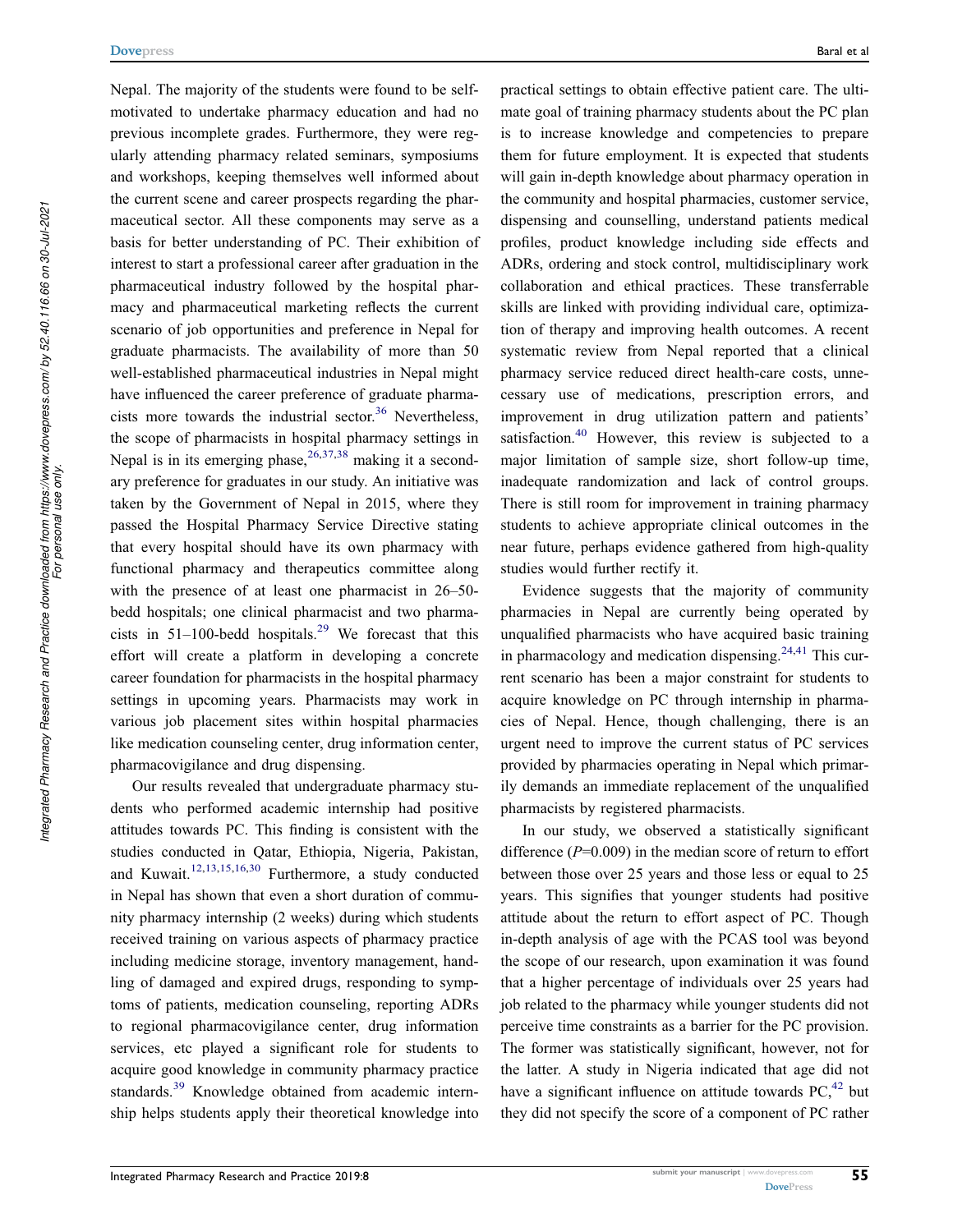an overall score. Interestingly, a study in Saudi Arabia found that younger participants have a more positive attitude towards  $PC<sup>14</sup>$  Nonetheless, the impact of age on the attitude towards PC, particularly return to effort, might be worth considering in future studies.

The major perceived barrier for PC was inadequate training in PC. Nepal lacks an adequate focus on pharmacy practice in the current curriculum of the universities.  $18-21$ and adequate training of pharmacists in non-communicable disease prevention and management, $43$  which might have contributed as a barrier to PC. The need for modification of the degree requirements and harmonization in thecurriculum of all the universities for the purpose of producing graduates capable of delivering PC, in service training of students in hospital and community pharmacy, development of model pharmacy practice site has already been addressed in the workshop comprising of experienced pharmacy professionals.<sup>44</sup> Students participating in trainingare seldom given chance to perform appropriate pharmacy practice and they are perceived as a burden by the preceptors and administrators, rather than as a member for health-care contribution. Some of the training programs have shown remarkable contribution to improving pharmacy practice skills among the students.<sup>39</sup> Furthermore, students have also reflected their will in participating in the workshops and training related to the pharmacy practice.<sup>45</sup> Rovers et al revealed that students who used a guided interview process while interviewing patients were more likely to identify drug therapy problems.<sup>46</sup> A study from Ethiopia also demonstrated a greater positive attitude toward PC for participants having more practical experience.<sup>13</sup> Therefore, appropriate measures should be initiated for the implementation of sufficient training as a part of pharmacy practice course by all the universities of Nepal. A training parallel with theoretical education is suggestive. Training approach should focus towards the patient care and the regulatory authority should ensure they construct a framework to support the development of experimental training models. Welldesigned researchshould be conducted to evaluate the impact of training on PC once the pharmacy students graduate as a part of outcome measurement.

We found inadequate drug information resources in the pharmacy as another perceived barrier for PC which is inconsistent with the study conducted among the pharmacy students in Qatar.<sup>12</sup> Nepal suffers from lack of adequate drug information sources due to lack of availability of current literature, underprivileged documentation, unavailability of sufficient funds, substantial unavailability of trained manpower and pinched dissemination of little available information.<sup>47</sup> Undertaking an approach toward providing the pharmacists with access to drug information resources by any means will serve them as a guide to exercise the provision of PC. Another perceived barrier to PC was lack of access to the patient medical records in the pharmacy. A previous finding reported that community pharmacies operating worldwide face the inability to obtain clinical and laboratory data of the patients as one of the barriers to PC provision.<sup>48</sup> Moreover, findings support that pharmacists' access to medical records helps in identification of the medication-related problems<sup>49</sup> and better patient care.<sup>50</sup> PC is a multidisciplinary approach which delivers proper pharmaceutical services by means of taking patient history, compilation of laboratory data, and reviewing patients' medical records to identify, prevent, and resolve drug therapy problems.<sup>51</sup> In the context of Nepal, the provision for availability of patient medical records are limited in certain hospitals and clinics but not in the community pharmacies. Extension of its availability in such pharmacies as a part of PC services would directly benefit the patients.

Our results also revealed the lack of workspace for counseling in the pharmacy as another perceived barrier for PC. Previous studies on hospital pharmacy services in Nepal have demonstrated inadequate design of hospital pharmacies and unavailability of the provision of patient counseling.26,38 This is a pertinent problem which must be addressed as soon as possible both at policy level and at implementation level. Hospital pharmacists have a leading role to provide access to essential medicines<sup>52</sup> which is a cornerstone of Universal Health Coverage  $(UHC)$ .<sup>53</sup> Hence, it is essential for pharmacy students to receive training on all the possible aspects of PC more appropriately in order to become a skilled future pharmacist for Nepal. Our study being a nationwide multi-institutional survey, the implication may be broadened to other developing countries where the pharmacy practice is still in infancy.

#### Conclusion

Nepalese undergraduate pharmacy students have an overall positive attitude towards pharmaceutical care. However, they identified inadequate pharmaceutical care training, insufficient drug information resources in pharmacies, lack of patient medication records in pharmacies and limited workspace in government and private hospitals as major barriers to pharmaceutical care practice.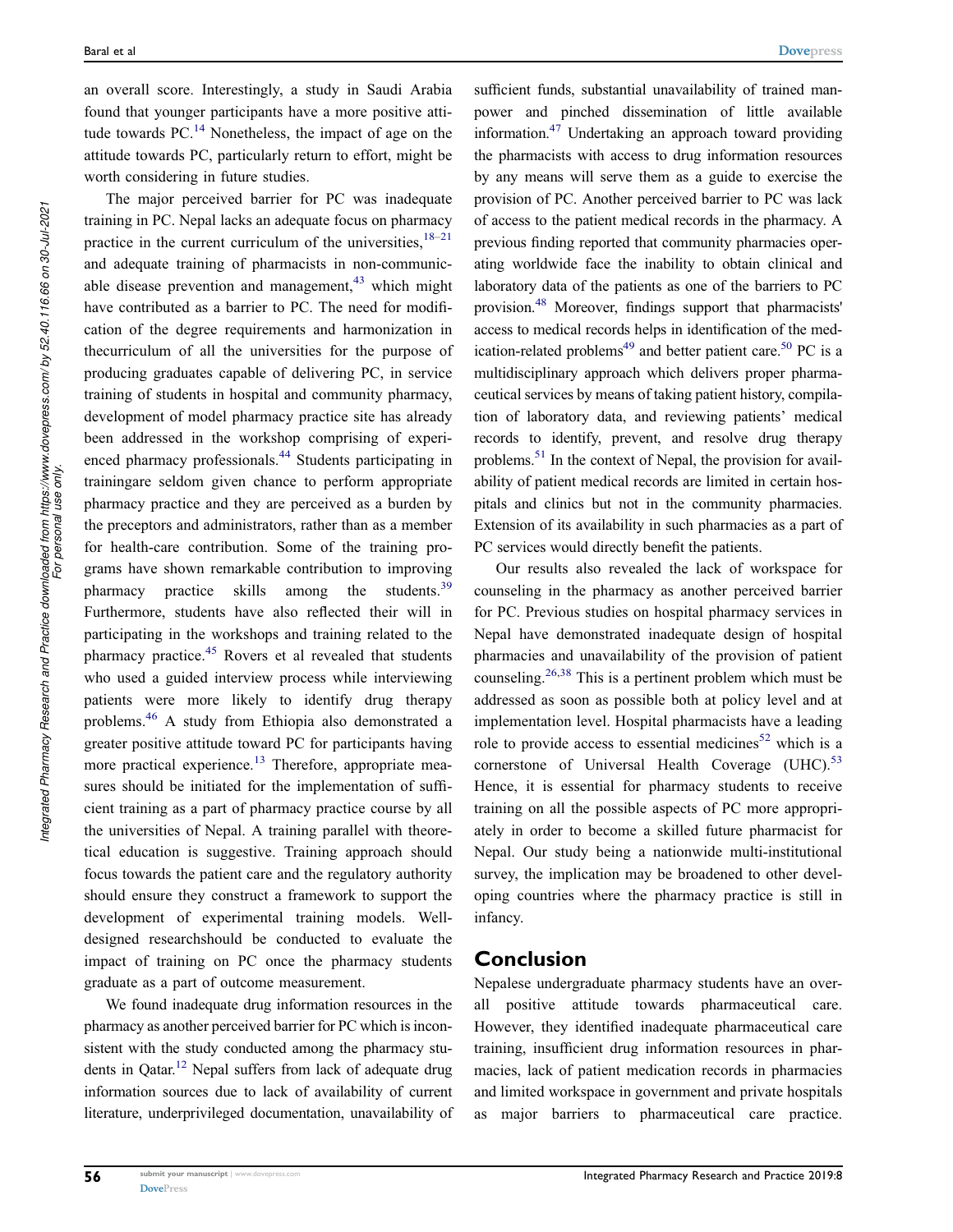Strategies to overcome these barriers are necessary for the better delivery of pharmaceutical care services in the country.

#### Strength and limitations

The first and a major strength of this study is that it is the first study conducted in Nepal to assess the undergraduate pharmacy students' attitudes and perceived barriers toward PC using the PCAS tool. Second, our study has gathered information on demographic details (age, gender, ethnicity, and marital status), educational determinants (previous incomplete grade, attendance to educational training, type of certificate/intermediate education, the reason for studying, and source of the motivation for the study), job type at the time of the study and interest of the student for a future career. The third strength is that our study is the first to measure whether the limited opportunities to work in government and private hospitals and inadequate internship duration (in hospital and community pharmacy) are the barriers for PC.

The major limitation of this study is that it was conducted in only one cohort of final year undergraduate students in Nepal and may not be generalized to other Asian countries or similar settings. Moreover, the outcome may depend on knowledge and extent of pharmacy practice training and education the students received during their study and internship period. The variation of the participants from different universities was due to the different calendar year of the universities. The PCAS tool has been validated using Cronbach's alpha test, the contents on the local setting remains to be validated.

# Recommendations for practice and policy

There is an urgent need to overcome the major barriers to achieve the better practice of PC in Nepal. There should be enough drug information resources in the pharmacy, and pharmacists need access to patient medical records for better understanding of the individual needs. The existing short academic internship period should be extended up to one year to meet international standards. Completion of an internship alone does not ensure the quality of the PC skills that the pharmacy students will learn, but, a wellorganized PC practice and training system offered by a hosting institute will have a major impact. The changes might not be immediately visible but a responsibility to establish standard training program for future lies in the

hands of academia, policymakers and pharmacy practitioners. The standard training program should then be implemented nationally as a consensus approach by all the universities as an internship model for undergraduate pharmacy students to produce competent graduates. Some changes in the current curriculum to increase the contents about PC may be useful. Designing a pre/post study (ie before and after internship) may help to evaluate the impact of the internship and it should be a future research area.

# Ethics approval and consent to participate

All aspects of the work covered in this manuscript has been conducted with the ethical approval and consent of all relevant bodies and that such approvals are acknowledged within the manuscript.

# Availability of data and material

The datasets generated during and/or analyzed during the current study are available from the corresponding author on reasonable request.

## Acknowledgments

We would like to kindly acknowledge outstanding cooperation from all the coordinators of participated colleges for the data collection. Funds for the conduct of this research were generated by the authors themselves.

## **Disclosure**

The authors report no conflicts of interest in this work.

## **References**

- 1. Bradley CP. The future role of pharmacists in primary care. Br J Gen Pract. 2009;59(569):891–892. doi:10.3399/bjgp09X473105
- 2. Toklu HZ, Hussain A. The changing face of pharmacy practice and the need for a new model of pharmacy education. J Young Pharm. 2013;5 (2):38–40. doi:10.1016/j.jyp.2012.09.001
- 3. Hepler CD, Strand LM. Opportunities and responsibilities in pharmaceutical care. Am J Hosp Pharm. 1990;47(3):533–543.
- 4. Allemann SS, van Mil JF, Botermann L, Berger K, Griese N, Hersberger KE. Pharmaceutical care: the PCNE definition 2013. Int J Clin Pharm. 2014;36(3):544–555. doi:10.1007/s11096-014-9933-x
- 5. Shao H, Chen G, Zhu C, et al. Effect of pharmaceutical care on clinical outcomes of outpatients with type 2 diabetes mellitus. Patient Prefer Adherence. 2017;11:897–903. doi:10.2147/PPA.S92533
- 6. Parajuli DR, Franzon J, McKinnon RA, Shakib S, Clark RA. Role of the pharmacist for improving self-care and outcomes in heart failure. Curr Heart Fail Rep. 2017;14(2):78–86. doi:10.1007/s11897-017- 0323-2

57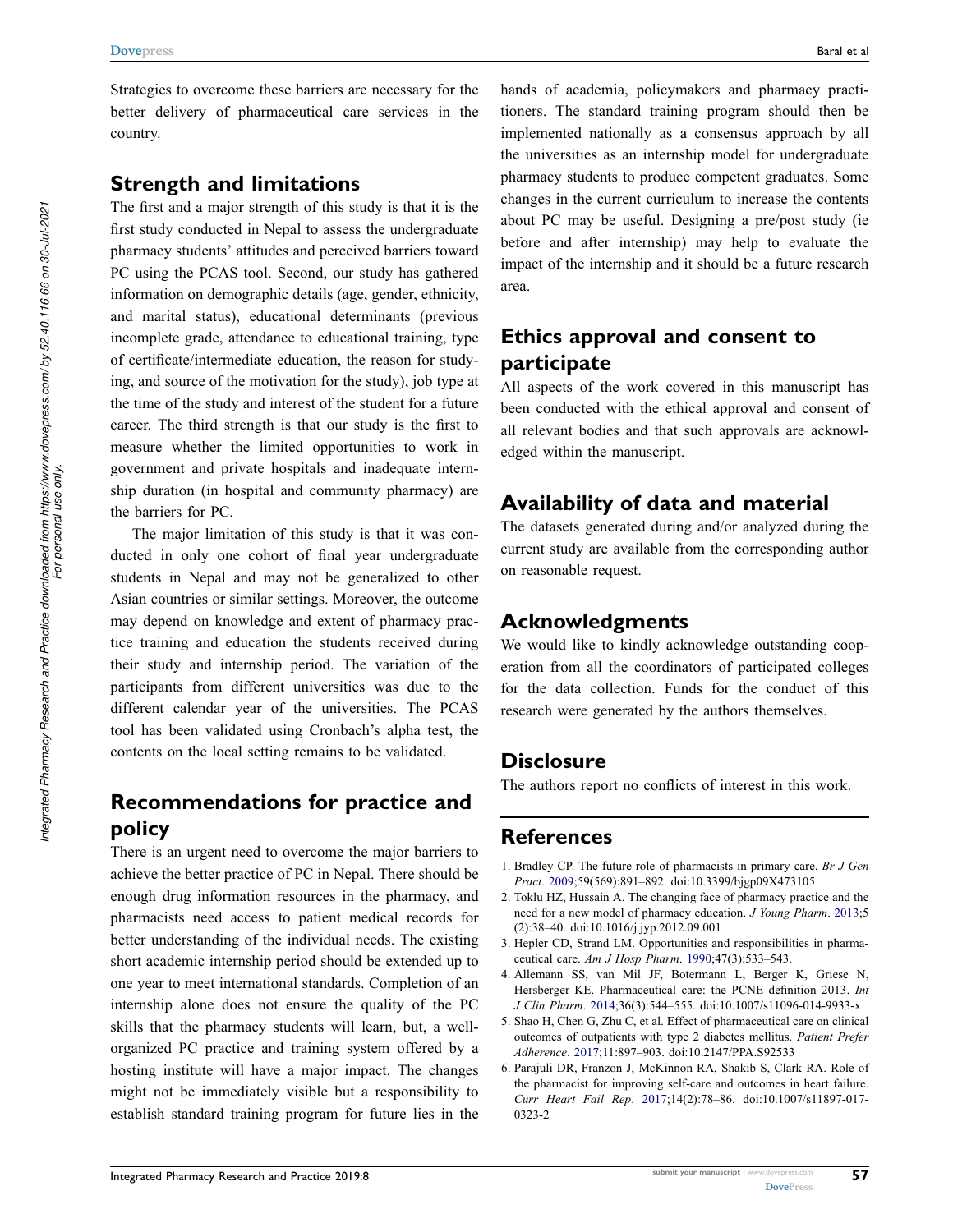- 7. Shanmugam S, Varughese J, Nair MAS, et al. Pharmaceutical care for asthma patients: a developing country's experience. J Res Pharm Pract. 2012;1(2):66–71. doi:10.4103/2279-042X.108373
- 8. Cazarim Mde S, de Freitas O, Penaforte TR, Achcar A, Pereira LR. Impact assessment of pharmaceutical care in the management of hypertension and coronary risk factors after discharge. PLoS One. 2016;11(6):e0155204. doi:10.1371/journal.pone.0155204
- 9. Liekweg A, Westfeld M, Braun M, et al. Pharmaceutical care for patients with breast and ovarian cancer. Support Care Cancer. 2012;20(11):2669–2677. doi:10.1007/s00520-012-1385-z
- 10. Babar ZU, Kousar R, Murtaza G, Azhar S, Khan SA, Curley L. Randomized controlled trials covering pharmaceutical care and medicines management: a systematic review of literature. Res Social Adm Pharm. 2018;14(6):521–539. doi:10.1016/j.sapharm.2017.06.008
- 11. Poudel RS, Piryani RM, Shrestha S, Prajapati A. Benefit of hospital pharmacy intervention on the current status of dry powder inhaler technique in patients with asthma and COPD: a study from the Central Development Region, Nepal. Integr Pharm Res Pract. 2016;6:7–13. doi:10.2147/IPRP.S119202
- 12. El Hajj MS, Hammad AS, Afifi HM. Pharmacy students' attitudes toward pharmaceutical care in Qatar. Ther Clin Risk Manag. 2014;10:121–129. doi:10.2147/TCRM.S56982
- 13. Tsega B, Bhagavathula AS, Sarkar BR, Melaku T, Shewamene Z. Impact of clerkship attachments on students' attitude toward pharmaceutical care in Ethiopia. Adv Med Edu Pract. 2015;6:385–391. doi:10.2147/AMEP.S80802
- 14. Al-Arifi MN. Pharmacy students' attitudes toward pharmaceutical care in Riyadh region Saudi Arabia. Pharm World Sci. 2009;31 (6):677–681. doi:10.1007/s11096-009-9331-y
- 15. Udeogaranya PO, Ukwe CV, Ekwunife OI. Assessment of attitudes of University of Nigeria pharmacy students toward pharmaceutical care. Pharm Pract (Granada). 2009;7(3):145–149.
- 16. Rahim N, Nesar S. Pharmacy undergraduate students' attitude toward pharmaceutical care in Pakistan. Int J Pharm Pharm Sci. 2012;4 (4):113–116.
- 17. Bhuvan KC, Palaian S, Mohamed Izham MI. PharmD education in nepal: the challenges ahead. Am J Pharm Educ. 2011;75(2):38c. doi:10.5688/ajpe75238c
- 18. Pokhara University, Pokhara, Nepal [Curriculum Structure of Science Programs, B.pharm, Bachelor programs]. Available from: http://pu. edu.np/edu/science-curriculum/. Accessed July 10, 2018.
- 19. Purbanchal University, Biratnagar, Nepal [Academic programs]. Available from: http://purbuniv.edu.np/Program/?Id=5&Level=2. Accessed July 10, 2018.
- 20. Kathmandu University, Kathmandu, Nepal [Department of Pharmacy-Programs]. Available from: http://www.ku.edu.np/pharmacy/index.php?go=program. Accessed July 10, 2018.
- 21. Tribhuvan University, [Institute of Medicine-Constituent Campuses]. Available from: https://tribhuvan-university.edu.np/institutes/institute-of-medicine. Accessed July 10, 2018.
- 22. Council for Technical Education and Vocational Training (CTEVT) [Programs-Technical Education Provision]. Available from: http:// ctevt.org.np/page.php?page=36. Accessed July 15, 2018.
- 23. Nepal Pharmacy Council. Available from: http://nepalpharmacycouncil.org.np/index.php?link=fees.php. Accessed July 15, 2018.
- 24. Ansari M. Evaluation of community pharmacies regarding dispensing practices of antibiotics in two districts of central Nepal. PLoS One. 2017;12(9):e0183907. doi:10.1371/journal.pone.0183907
- 25. Poudel BK, Ishii I. Assessment of physical premises of selected pharmacies of Nepal. SAGE Open Med. 2016;4:2050312116654590. doi:10.1177/2050312116654590
- 26. Shankar PR, Palaian S, Thapa HS, Ansari M, Regmi B. Hospital pharmacy services in teaching hospitals in Nepal: challenges and the way forward. Arch Med Health Sci. 2016;4(2):212–217. doi:10.4103/2321-4848.196212
- 27. Ranjit E. Pharmacy Practice in Nepal. Can J Hosp Pharm. 2016;69 (6):493–500.
- 28. Ansari M, Alam K. Chapter 8 Pharmacy Practice in Nepal. In: Fathelrahman AI, Ibrahim MIM, Wertheimer AI, editors. Pharmacy Practice in Developing Countries. Boston: Academic Press; 2016:147–168.
- 29. Directives and Guidance: government of Nepal, Department of Drug Administration; [Hospital Pharmacy Guideline 2018]. Available from: http://www.dda.gov.np/content/hospital-pharmacy-guideline-2072. Accessed December 10, 2018.
- 30. Katoue MG, Awad AI, Schwinghammer TL, Kombian SB. Pharmaceutical care education in Kuwait: pharmacy students' perspectives. Pharm Pract (Granada). 2014;12(3):411. doi:10.4321/ S1886-36552014000300002
- 31. Martin BC, Chisholm MA. Cross-validation of an instrument measuring students attitudes toward pharmaceutical care. Am J Pharm Educ. 1999;63(1):46.
- 32. Chisholm MA, Wade WE. Factors influencing students' attitudes toward pharmaceutical care. Am J Health Syst Pharm. 1999;56 (22):2330–2335. doi:10.1093/ajhp/56.22.2330
- 33. Perneger TV, Courvoisier DS, Hudelson PM, Gayet-Ageron A. Sample size for pre-tests of questionnaires. Qual Life Res. 2015;24 (1):147–151. doi:10.1007/s11136-014-0752-2
- 34. Bennett L, Dahal DR, Govindasamy P. Caste, Ethnic and Regional Identity in Nepal: Further Analysis of the 2006 Nepal Demographic and Health Survey. Maryland, USA: Macro International Inc; 2008.
- 35. Wilson CB. An updated Declaration of Helsinki will provide more protection. Nat Med. 2013;19(6):664. doi:10.1038/nm0613-664
- 36. Association of Pharmaceutical Producers of Nepal (APPON). Available from: http://www.nepalb2b.com/company/association-ofpharmaceutical-producers-of-nepalappon. Accessed July 27, 2018.
- 37. Poudel RS, Prajapati A. Hospital pharmacy profession in Nepal through the eye of a pharmacist. J Chitwan Med Coll. 2016;6 (2):56–57. doi:10.3126/jcmc.v6i2.16691
- 38. Thapa S, Palaian S, Ibrahim MIM. Establishing a Hospital Pharmacy in Nepal: experiences and challenges. J Pharm Pract Commun Med. 2017;3(1):31–33. doi:10.5530/jppcm
- 39. Timsina S, Bhuvan KC, Adhikari D, Alrasheedy AA, Mohamed Ibrahim MI, Kaundinnyayana A. A new experimental community pharmacy internship module for undergraduate pharmacy students in western Nepal: overview and reflections. J Educ Eval Health Prof. 2017;14:18. doi:10.3352/jeehp.2017.14.18
- 40. Mikrani R, Naveed M, Mikrani A, Yasmeen S, Akabar M, Xiaohui Z. The impact of clinical pharmacy services in Nepal in the context of current health policy: a systematic review. J Public Health (Bangkok). 2019. doi:10.1007/s10389-019-01042-y
- 41. Bhuvan KC, Alrasheedy AA, Ibrahim MI. Do community pharmacists in Nepal have a role in adverse drug reaction reporting systems? Australas Med J. 2013;6(2):100–103. doi:10.4066/AMJ.2013.1544
- 42. Oparah AC, Eferakeya AE. Attitudes of Nigerian pharmacists towards pharmaceutical care. Pharm World Sci. 2005;27(3):208– 214. doi:10.1007/s11096-004-2268-2
- 43. Khanal S, Nissen L, Veerman L, Hollingworth S. Pharmacy workforce to prevent and manage non-communicable diseases in developing nations: the case of Nepal. Res Social Adm Pharm. 2016;12 (4):655–659. doi:10.1016/j.sapharm.2015.09.005
- 44. Nepal Pharmacy Students' Society (NPSS). NPSS Workshop -Paradigm Shift in Pharmacy Profession. Kathmandu, Nepal: Tribhuvan University; 2010.
- 45. Palaian S, Khanal S. Pharmacy students feed back on hospital and clinical pharmacy workshop: a study from Nepal. Self. 2008;24:88–89.
- 46. Rovers J, Miller MJ, Koenigsfeld C, Haack S, Hegge K, McCleeary E. A guided interview process to improve student pharmacists' identification of drug therapy problems. Am J Pharm Educ. 2011;75 (1):16. doi:10.5688/ajpe75116
- 47. Chhetri AK, Palaian S, Mishra P. Drug information services in Nepal: the changing perspectives. Kathmandu Univ Med J. 2008;6(21):117-121.